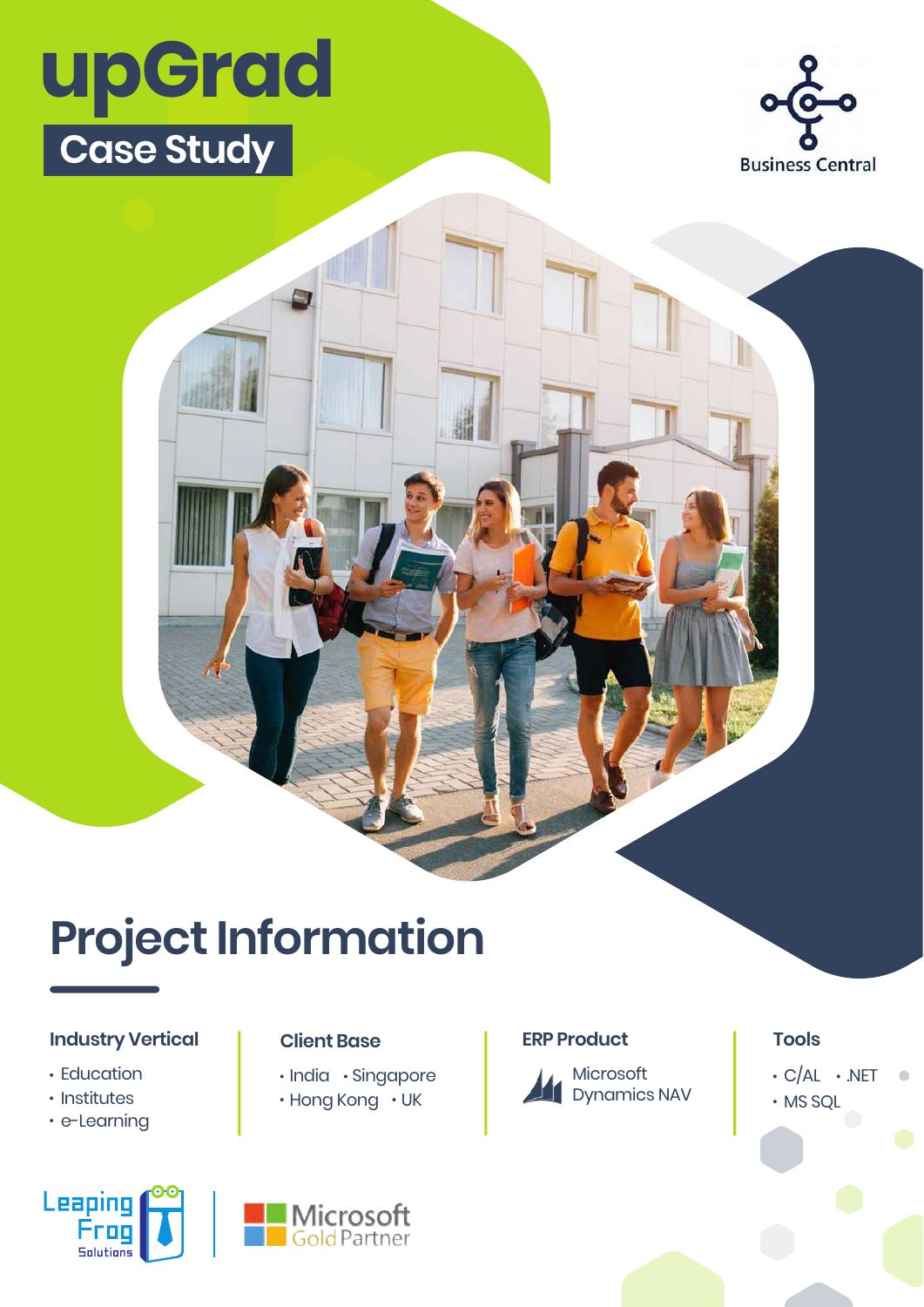

### **Why Microsoft Dynamics NAV & Microsoft Business Central**



## **Pain Areas**

- Multiple systems for different departments
- Voluminous Data & Data redundancy
- Manual report generation-a tedious task
- Budgeting Control
- Difficulties in extracting Cohort/Batch wise MIS Reporting
- Difficulties in extracting Program wise MIS Reporting
- Advance Receipts, Revenue, Deferral Accounting
- Revenue Sharing / Royalty Fees Accounting
- Integration with Third Party and auto update data in an ERP, such as Integration with Payment Gateways, Integration with Backend Systems
- $\bullet \,$  Consolidation of data from Multiple Companies  $/$ Countries Data
- GST Compliance

- End to end Business Application
- Single ERP system for all your departments such as Finance, Sales, Purchase, Inventory, Integration with other software's.
- **Benefit of Microsoft Eco-System to exchange** data between other software's such as Microsoft Power BI, Microsoft Power Automate, Outlooks, Excel, Word.
- On-Premises and On-Cloud Hosting options are available
- Easy to Configure and Customized as per business needs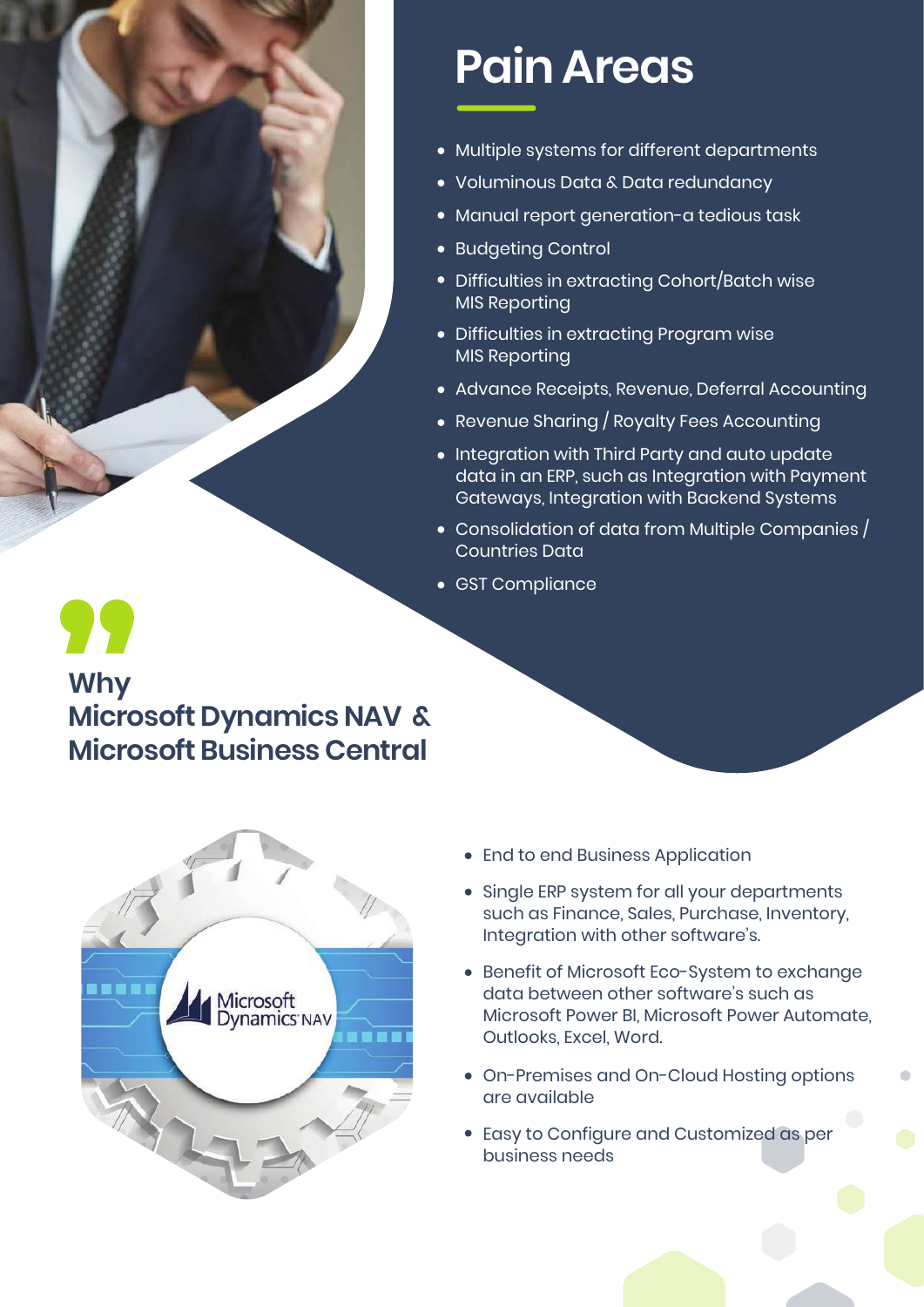## **Propose Solution**

- **Microsoft Dynamics NAV**
- Integration with Payment Gateway
- Integration with Backend System to Capture Student, Advance Receipts Data



## **Benefits**

- Single solution for all departments
- Streamlined process among all departments
- Real time information and quick report generation
- **Seamless Integration with Third Party Applications**
- Reduce Manual data entries and increase in data accuracy
- Reduced technology costs & Improved returns



- **Modules Implemented**
	-

#### **Integration with Payment Gateways**

- Capturing Receipts from Student
- Auto Calculation of Charges, GST and Net Amount Received
- **Integration with Backend System** 
	- Student Profile
	- Program
	- Cohort /Batch



- **Revenue Automation**
- Auto Generation of Sales Invoice
- Auto knocking of Invoice against Receipts
- Revenue Accounting
- Deferral Accounting
- Refund of Fees